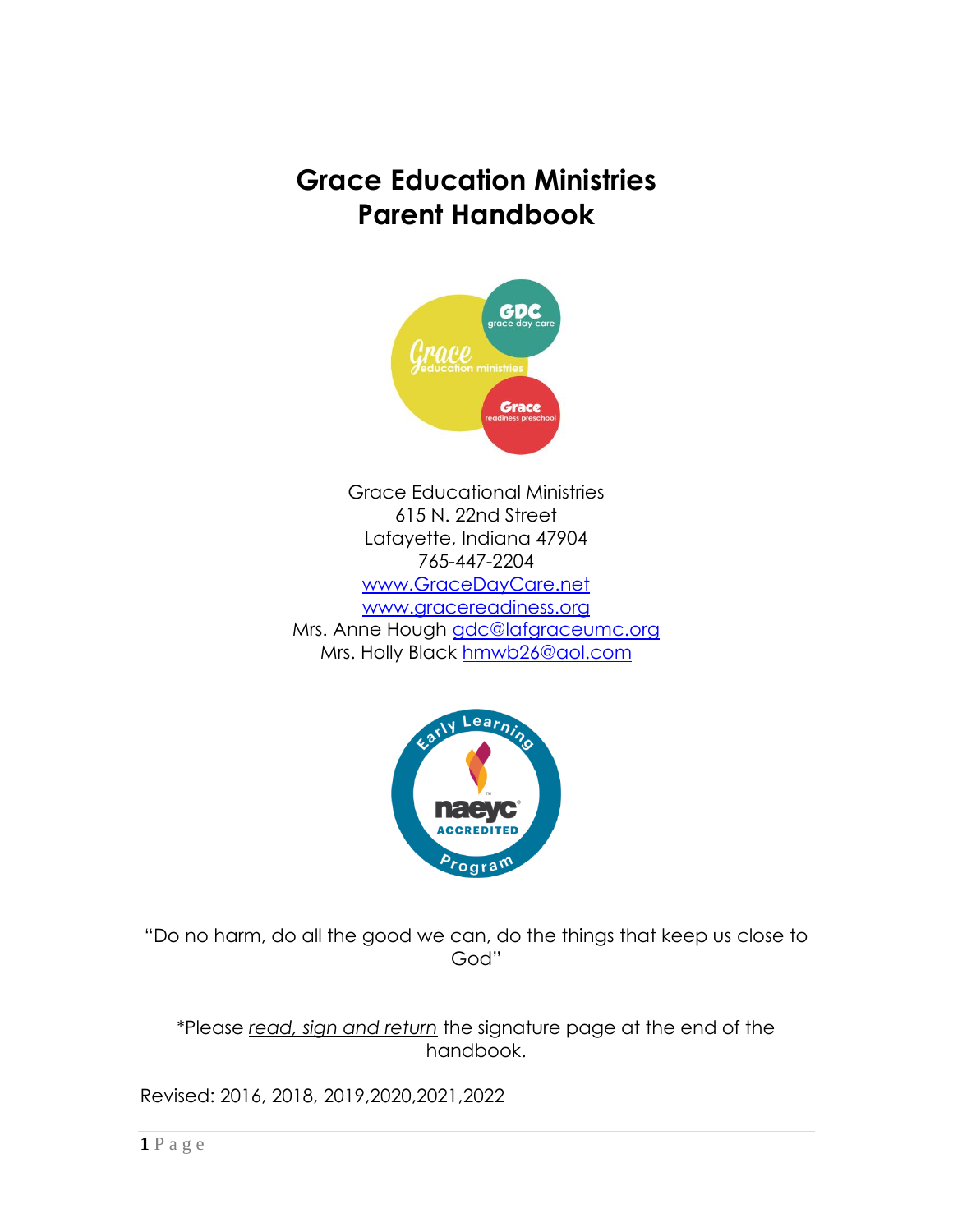| <b>Table of Contents:</b>                              |                  |                                                           |           |
|--------------------------------------------------------|------------------|-----------------------------------------------------------|-----------|
| <b>Introductions</b>                                   | $\mathbf{3}$     | <b>Rest Time</b>                                          | $10 - 11$ |
| <b>Mission</b>                                         | $\overline{3}$   | <b>Toilet Training</b>                                    | 11        |
| <b>Admission</b>                                       | $\overline{3}$   | <b>Change of Classroom</b><br><b>Transition</b>           | 11        |
| <b>Fees</b>                                            | $3 - 4$          | <b>Breast Feeding Policy</b>                              | 11        |
| <b>Tuition Policy</b>                                  | 4                | <b>Food Program</b>                                       | 12        |
| <b>Vacation Policy</b>                                 | 4                | <b>Readiness Preschool Snacks</b>                         | 12        |
| Late Fee Policy                                        | $4 - 5$          | <b>Birthdays</b>                                          | 12        |
| <b>Schedule Changes</b>                                | 5                | <b>Halloween</b>                                          | $12 - 13$ |
| <b>Readiness Preschool</b>                             | 5                | <b>Readiness Preschool</b><br><b>Thanksgiving Program</b> | 13        |
| <b>Field Trips</b>                                     | 5                | <b>Christmas</b>                                          | 13        |
| <b>School Pictures</b>                                 | 5                | <b>Valentine's Day</b>                                    | 13        |
| <b>Purdue Speech &amp; Hearing</b><br><b>Screening</b> | 5                | <b>Week of the Young Child</b>                            | 13        |
| <b>Items from Home</b>                                 | 6                | <b>Week of the Young Child</b>                            | 14        |
| Sign In & Out                                          | 6                | <b>Readiness Graduation</b>                               | 14        |
| <b>Release of Children</b>                             | 6                | 14<br><b>Classroom Donations</b>                          |           |
| <b>Building Security</b>                               | 6                | <b>Guest Speakers</b>                                     | 14        |
| <b>Hours of Operation</b>                              | $\boldsymbol{6}$ | <b>Readiness Preschool Show &amp;</b><br>Tell             | 14        |
| <b>Holiday Closures</b>                                | $6 - 7$          | <b>Lockers &amp; Extra Clothes</b>                        | $14 - 15$ |
| <b>Readiness Preschool Schedule</b>                    | $\overline{7}$   | <b>Outdoor Play</b>                                       | 15        |
| <b>Building Closures</b>                               | $7 - 8$          | <b>Confidentiality</b>                                    | 15        |
| <b>Readiness Preschool Closures</b>                    | 8                | <b>Guidance &amp; Discipline</b>                          | 15        |
| <b>Staff</b>                                           | 8                | <b>Student Evaluations</b>                                | $15 - 16$ |
| <b>Health &amp; Safety</b>                             | 8                | Communication                                             | 16        |
| <b>Illness &amp; Communicable</b><br><b>Diseases</b>   | $8 - 9$          | <b>Social Media</b>                                       | 16        |
| <b>Illness Outbreak Protocol</b>                       | $9 - 10$         | Curriculum                                                | $16 - 17$ |
| <b>Prescription Medication</b>                         | 10               | <b>Schedules</b>                                          | 17        |
| <b>First Aid</b>                                       | 10               | Grouping                                                  | 17        |
| <b>Abuse &amp; Neglect Reporting</b><br><b>Policy</b>  | 10               | <b>Suggestions &amp; Criticisms</b>                       | 18        |
| <b>Emergency Evacuation Drill</b>                      | 10               | <b>Parent / Guardian Signature</b><br>Page                | 19        |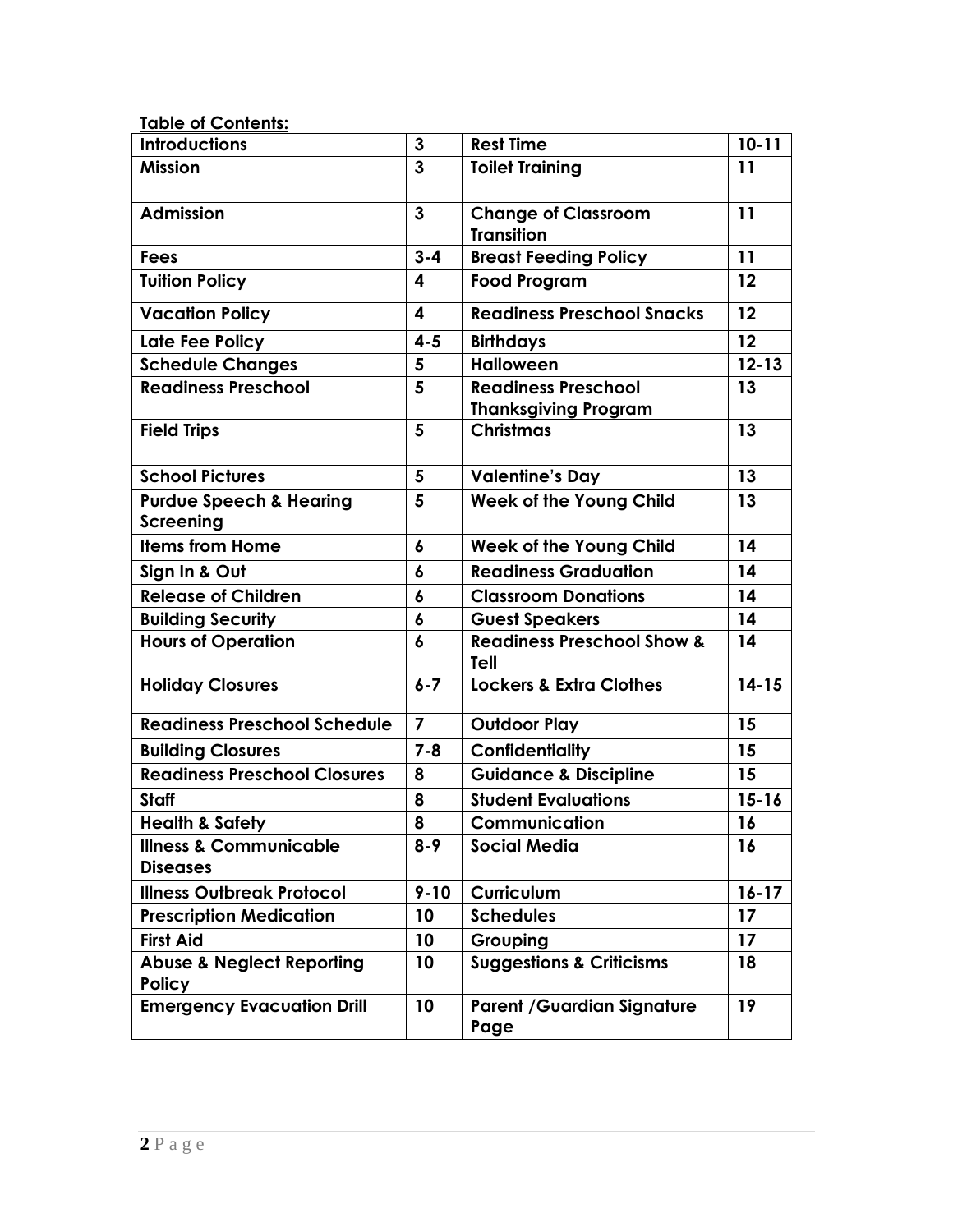#### **Introduction**

Welcome to Grace Education Ministries (GEM). GEM is a non-profit community service located within Grace United Methodist Church (GUMC). It is part of the church's ministry with children. GEM is licensed by the Indiana Family and Social Services Administration and meets State and County requirements and regulations for health, safety, nutrition and program. GEM has an open-door policy for all families during normal business hours. We are NAEYC accredited, Level 4 Paths to Quality provider.

### **Mission**

We believe a child's love for learning begins with positive early learning experiences. Our objective is to provide safe, loving care that will enable young children to feel secure and comfortable while away from parents and home. It is also to provide developmentally appropriate activities within a Christian environment. The program at GEM includes quiet as well as active times to ensure positive mental, physical and emotional, social and spiritual growth and development. Our program prepares children for school by providing activities for listening and following directions, activities for getting along in a group, and by providing language and learning experiences. Our program incorporates the zoo-phonics program as well as weekly themes. We include prayer before meals and a weekly chapel.

### **Admission**

GEM serves children between the ages of infant and six who may benefit from our program. Enrollment is on a first-come, first-served basis, and when there is availability. GEM will not admit or maintain any child whose needs we cannot meet, or whose behavior would be dangerous for the children or staff in the center.

# **Fees**

Annual Registration/Supply Fee per program/child: \$50.00 Annual Dual Enrollment (includes Readiness Preschool) Fee: \$75.00 Any Child enrolling January or later for the current year: \$35.00 *(The fee is non-refundable, covers special events, visitors, supplies, and a key fob and insures a place in our enrollment. Your child is not enrolled until this fee is paid, and paperwork has been submitted.)* Additional Key Fobs: \$15.00 Lost/Replacement Fobs: \$25.00

*(All key fobs must be returned when your child completes our program).*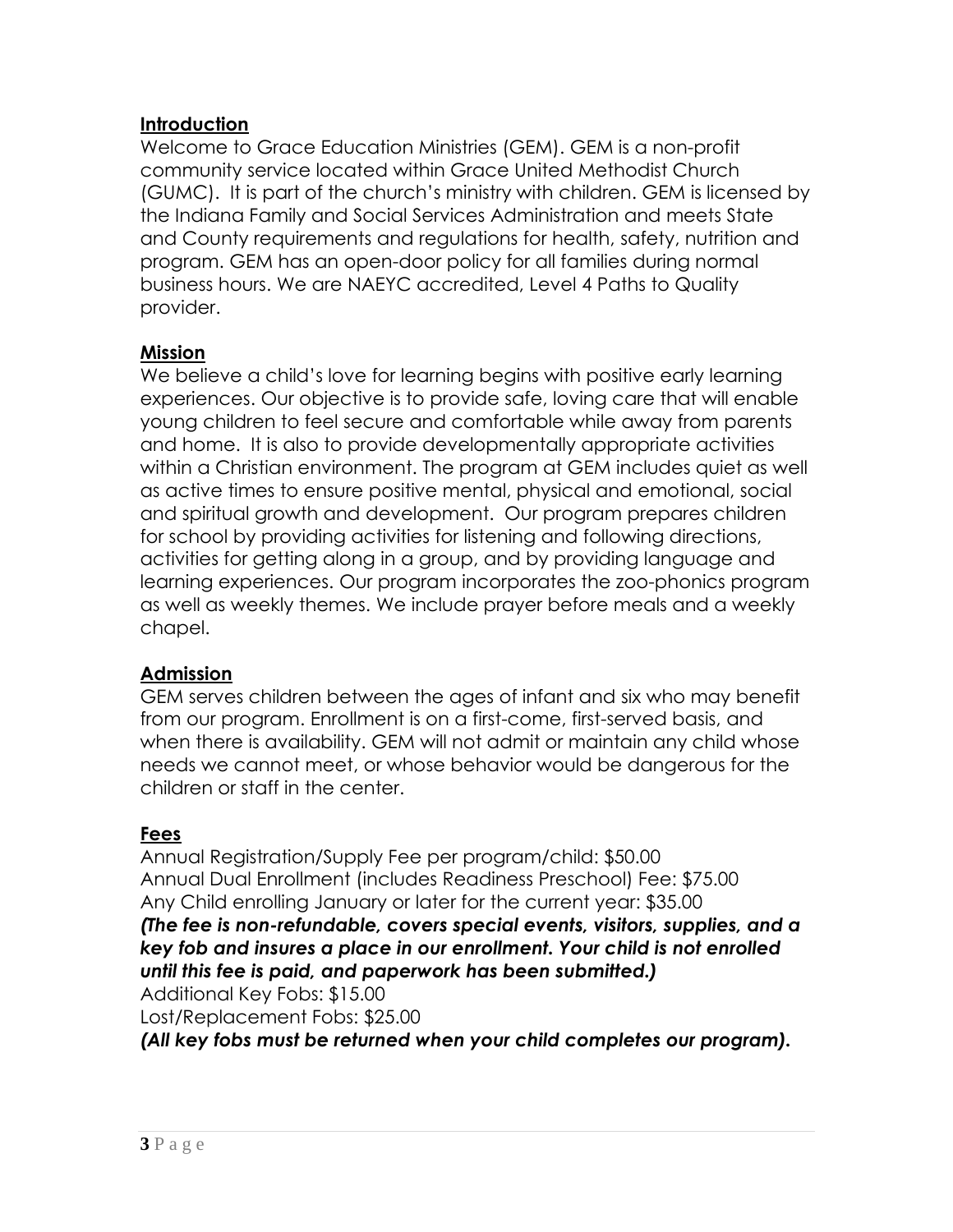| Program         | Monthly  | Weekly   | <b>Half Day</b> | Daily Rates |
|-----------------|----------|----------|-----------------|-------------|
|                 |          | Rates    | Rates           |             |
| <i>Infants</i>  | N/A      | \$195.00 | N/A             | N/A         |
| Younger &       |          |          |                 |             |
| Older)          |          |          |                 |             |
| <b>Toddlers</b> | N/A      | \$175.00 | \$37.00         | \$45.00     |
| $(1.5 - 2.5)$   |          |          |                 |             |
| 3-5-year-old    | N/A      | \$160.00 | \$29.00         | \$39.00     |
| T/Th            | \$110.00 | N/A      | N/A             | N/A         |
| Preschool       |          |          |                 |             |
| <b>MWF</b>      | \$125.00 | N/A      | N/A             | N/A         |
| Preschool       |          |          |                 |             |

Weekly Tuition for Additional Child in family: 10% discount on oldest child

# **Tuition Policy:**

Tuition fees are due weekly/monthly depending on the program/schedule of your child. If payment is not received for the current week/month, a \$20.00 late fee will be added to your account. If your account falls more than 2 weeks/1 month behind your child will not be admitted to GEM until the account is paid in full. Your tuition is what reserves your child's spot. Therefore, full fee is due regardless of holiday, illness, days off and building closures. Please remember that our school expenses continue when one or more children are absent. Part time children that need care on an unscheduled day may pay for an additional day if there is space available and on a first come first serve basis. We do not allow children to switch days. If you need care on a day your child does not attend, we require the request in writing and will let you know if space is available. All declined credit cards will be charged a fee of \$3.50. A \$25.00 charge will be assessed for each returned check. If a check is returned **all** future payments to GEM are to be in the form of cash or money order.

### **Vacation Policy:**

After your child, is enrolled at GEM for 1 full year, you will be granted 1 week tuition credit for family vacations. This credit can be used at any time of the year and is available on the anniversary of your child's enrollment. If your child withdraws for the summer, you are not eligible for a vacation credit since you are not enrolled for the full 12 months. Readiness Preschool does not offer a vacation credit.

# **Late Fee Policy:**

Children picked up after 5:30 will be charged a late fee of \$2.00 for each minute late and will be charged to your account. Please note the staff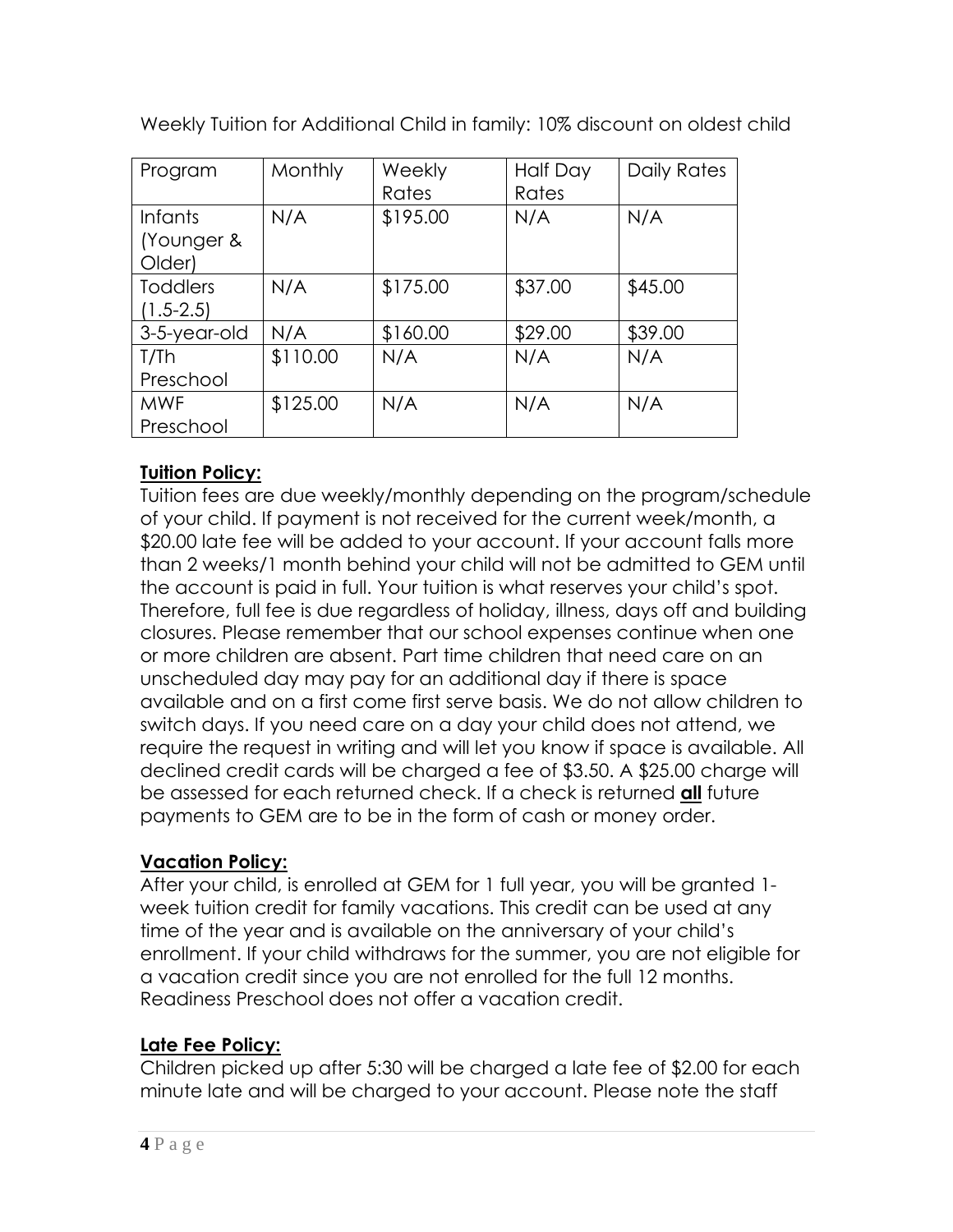have families and appointments to get to. Please make sure to be on time.

# **Schedule Changes:**

If your schedule changes and you do not inform us, you will be charged normal tuition for when your child is scheduled to attend whether they attend or not. A (2) two-week written notice must be given when withdrawing your child from GEM. If proper notice is not received, regular tuition will be charged for those two weeks.

### **Readiness Preschool**

Children that are 2 years prior to Kindergarten and Must be 3 by August 1st Can enroll in our Tuesday and Thursday preschool class. Classes are from 9:00-11:30 (T/TH a.m.)

Children that are 1 Year prior to Kindergarten: Must be 4 by August 1st Can enroll in our Monday, Wednesday and Friday preschool class. Classes are from 9:00-11:30 (M, W, F a.m.) or 12:30-3:00 (M, W, F p.m.). **All fulltime children that opt for dual enrollment in Day Care & Readiness will attend the MWF pm class. This is also on a first come, first serve basis. Regular enrollment procedures will apply.**

### **Field Trips**

Transportation or entrance fees will be charged for field trips. These trips enrich our learning experience. Children attending must be 4-5 years old. All children must have written consent to attend trips.

### **Readiness Preschool Field Trips**

Parents will provide transportation for their own child for all scheduled field trips. Notice of field trips will be in the monthly newsletters and on TV announcements at carline. We ask that you do not bring younger siblings as we expect your attention to be on your child. Please also, refrain from using your cellphone while monitoring the children. For liability purposes carpooling will not be allowed.

### **School Pictures**

Individual school pictures and class composites are available in the Fall. Parents are under no obligation to purchase the pictures.

### **Purdue Speech & Hearing Screening**

We offer Purdue Speech and Hearing screening in the Fall. The audiology department will administer the screening with parent consent and payment. Screening Information will be sent home closer to the date for sign up.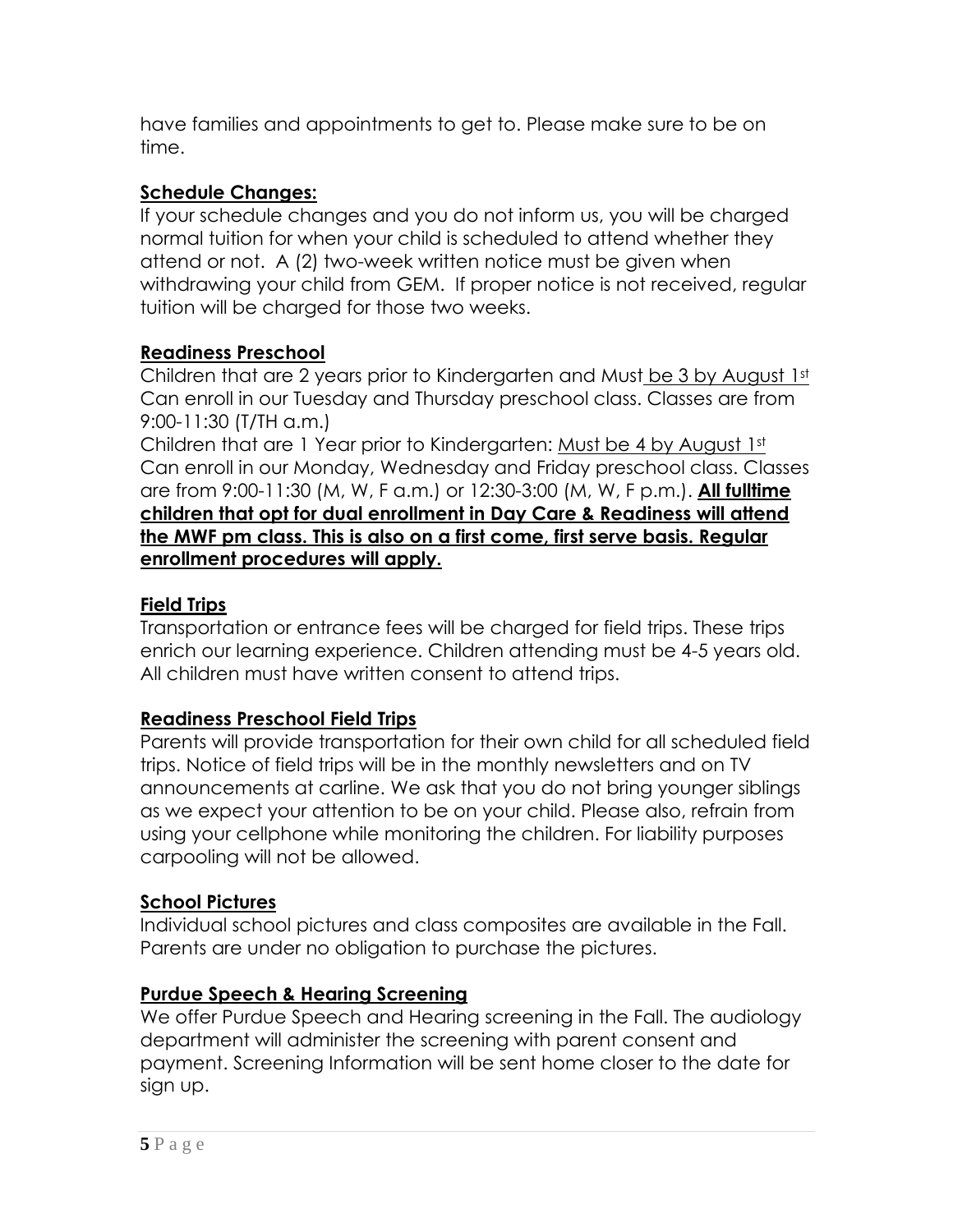#### **Items from Home**

Items from home such as toys, money, jewelry or candy, etc. are not permitted at school.

#### **Sign In & Out**

We require parents to sign children in and out daily via the ProCare App. This is a requirement by law and a document we use for emergencies, court cases and voucher verification. All authorized individuals receive a specialized code to sign your child in/out or you can use the curbside feature. Please send photos of all authorized individuals to [gdc@lafgraceumc.org.](mailto:gdc@lafgraceumc.org) Children enrolled in the CCDF/OMWPK voucher program are required to sign in/out as well as swipe their Hoosier works card.

#### **Release of Children**

We only release children to authorized individuals on your emergency contact list. It does not matter who brings your child to school. They must be on your list to pick up. We will request picture ID for anyone we do not recognize. You may add or remove any of your contacts at any time. Although, to remove a parent we will need a court order to decline release to a parent.

#### **Building Security**

GEM is a secure facility. All authorized pickup individuals for the Day Care ONLY must have a fob. Day Care families receive 1 fob with paid registration fees and parents can purchase additional fobs for \$15.00 each. Fobs are to be returned on your child's last day of attendance. All fees for fobs are nonrefundable. If you lose your fob, you will need to replace/purchase a new one for \$25.00. Please note that the doorbell is not guaranteed to be monitored after 4:00 p.m. Readiness Preschool families will not be supplied fobs as they do a carline drop off and pick up. GEM is equipped with video surveillance for internal use only.

### **Hours of Operation**

GEM is open from 6:30 am to 5:30 pm. Readiness Preschool begins at 9:00 Staffing is based on the arrival/departure times you list on your registration form. If you need to drop off earlier than the time stated, then you need to verify with the office that is acceptable, and we have proper staffing. Your child's attendance may not exceed 10 hours a day. *Due to staffing shortage, we will operate on a 7:00-5:30 schedule until we can hire and train qualified staff.*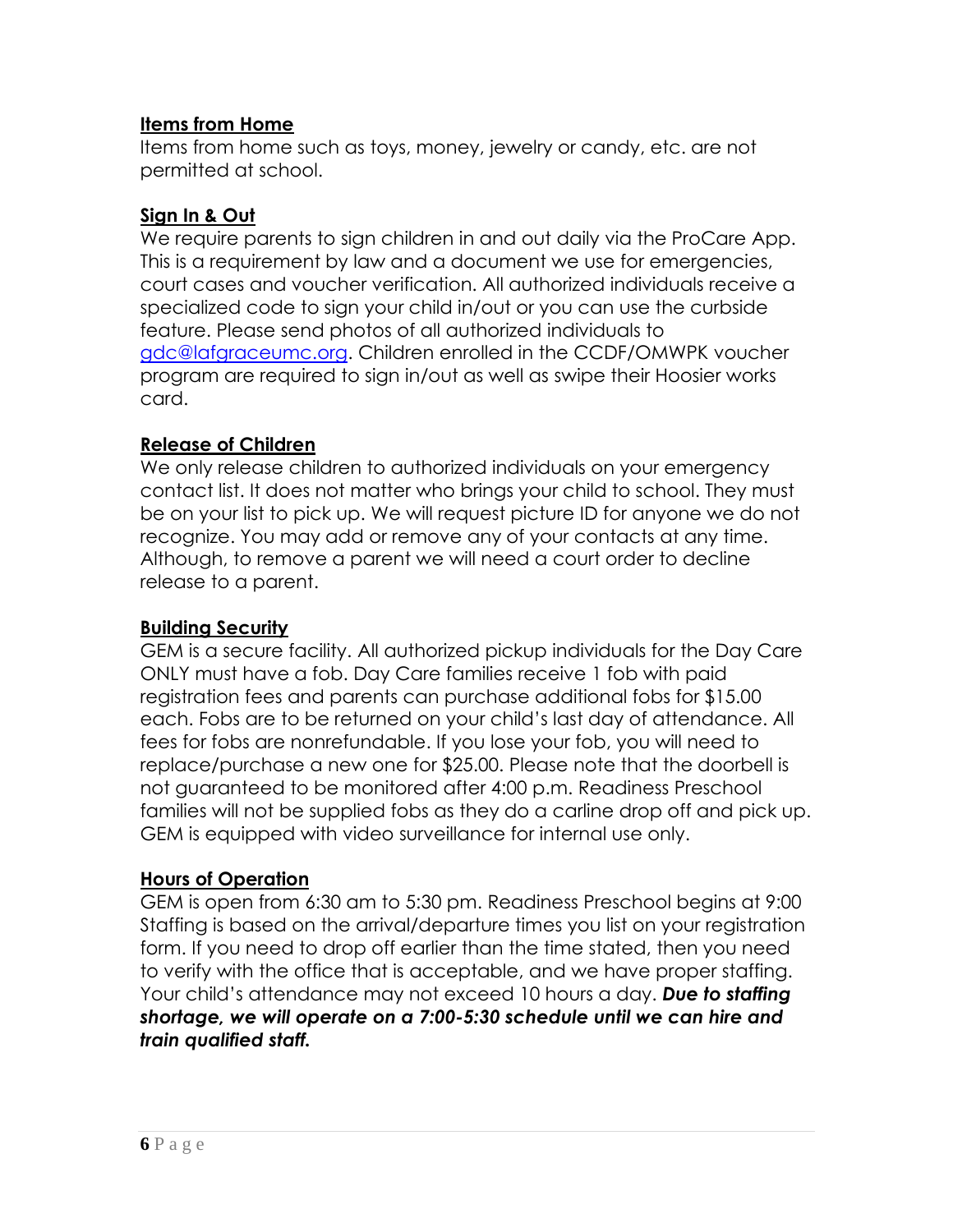| <b>New</b> | <b>New</b> | Martin Luther |           | President's   Good Friday | Memorial     | Juneteenth | $4th$ of  |
|------------|------------|---------------|-----------|---------------------------|--------------|------------|-----------|
| Year's     | Year's     | King Day      | Day       |                           | Day          |            | July      |
| Eve        | Day        |               |           |                           |              |            |           |
| Labor      | Columbus   | Staff         | Veteran's | Thanksgiving              | Friday after | Christmas  | Christmas |
| Day        | Day        | Development   | Dav       | Day                       | Thanksgiving | Eve        | Day       |
|            |            | Days 11/23 &  |           |                           |              |            |           |
|            |            | 12/22         |           |                           |              |            |           |

#### **Holiday Closures**

GEM closes for all Federal holidays. If a holiday falls on Saturday, we will close on Friday; if a holiday falls on Sunday, we will close on Monday. **During the holidays and LSC breaks we reserve the right to alter our building hours (7:30-5:00).**

#### **Readiness Preschool Schedule**

| First Day of School        | August 22nd & August 23rd   |
|----------------------------|-----------------------------|
| Labor Day                  | September 5th               |
| Columbus Day               | October 10th                |
| <b>Fall Break</b>          | October 17th -21st          |
| Veteran's Day              | November 11th               |
| <b>Thanksgiving Break</b>  | November 23rd - 25th        |
| <b>Christmas Vacation</b>  | December 19th - January 3rd |
| Martin Luther King Jr. Day | January 16th                |
| President's Day            | February 20th               |
| <b>Spring Break</b>        | March $27th - 31st$         |
| Good Friday                | April 7th                   |
| Last Day of School         | May 10th                    |

### **Building Closures**

GEM will NOT ordinarily be closed for bad weather, however, in severe weather situations if we need to close or have a delay, we will alert our ProCare app and the following television & radio stations for delays and closings.

\*WLFI-TV 18 \*WASK-K 105 FM \* WKHY 93.5 \*WXXB-B102.9 FM

If GEM is closed part or all day for bad weather, our policy states that we pay scheduled staff, therefore regular tuition is due. Please notify GEM by 9:00-9:30 am if your children will be absent, late or if there will be a change in routine (such as someone other than the designated persons picking up your children). This allows us to prepare the proper lunch servings and staff the building appropriately. **GEM reserves the right to**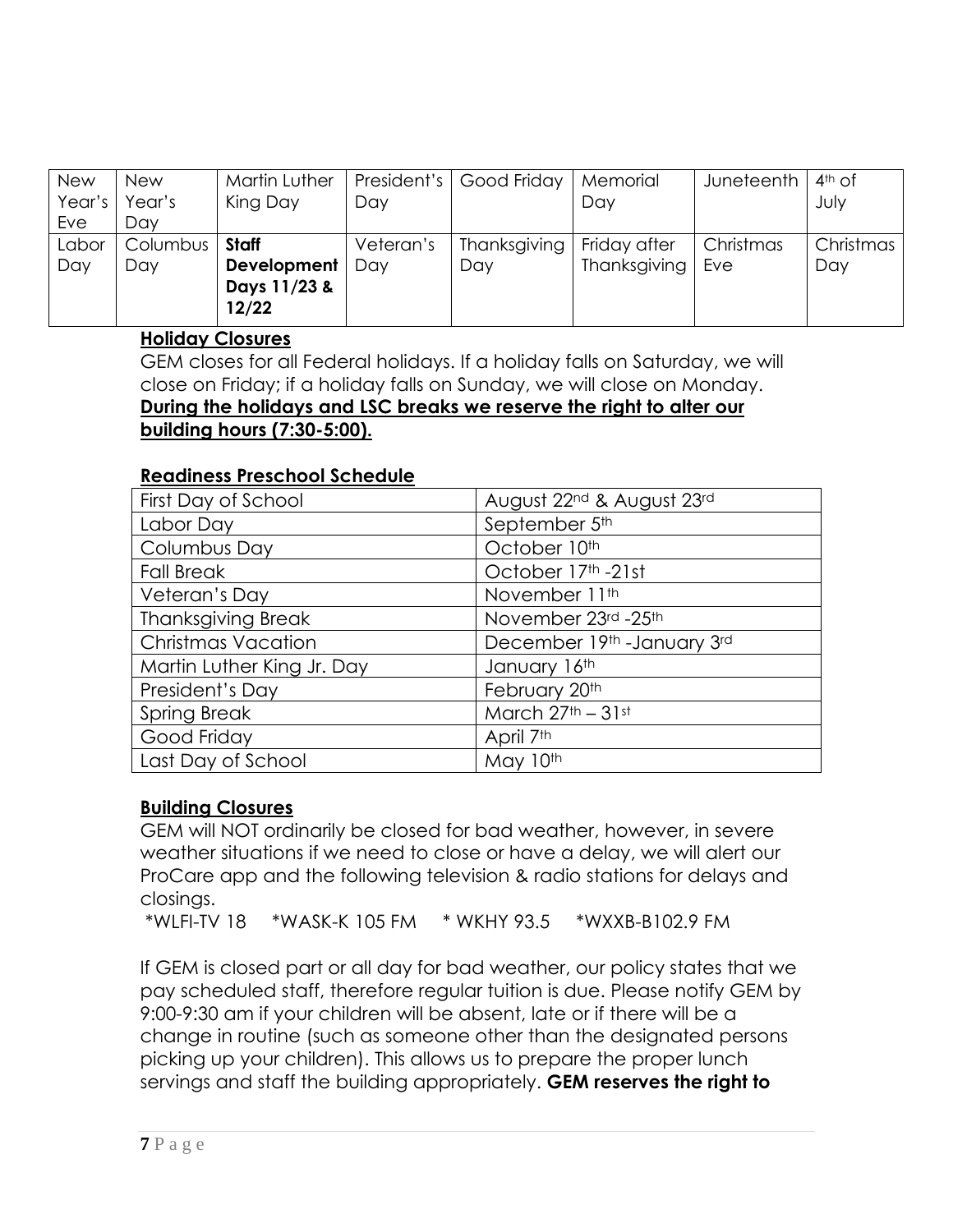**follow the LSC school closings and delays for bad weather.** The safety of our children and staff is our main priority.

### **Readiness Preschool Closures**

If LSC closes, preschool will also close. In case of a 2-hr delay preschool will operate on a regular schedule. We do not make-up days missed for severe weather.

### **Staff**

An effective program cannot be conducted without qualified staff. The Director and lead teachers have degrees and experience working with young children. Assistant teachers, aides and other staff have a minimum of a high school diploma plus training and/or experience in preschool and childcare education. All staff are first aid and CPR certified, have a yearly TB tests and Universal Precautions training. Applicants are screened carefully during the hiring process. References, education, and previous work experiences are verified. A national criminal history check is done through the FBI, and drug testing is required of all staff as a condition of hiring.

### **Health & Safety**

If an intoxicated or impaired person insists on removing children from GEM, the staff will immediately report the incident to the local Police agency. Each child must have a signed, written verification of a physical examination by a physician or a nurse practitioner within thirty (30) days after enrollment or no earlier than twelve (12) months prior to enrollment. This must include a current and complete record of immunization history showing month, day and year of each immunization.

### **Illness & Communicable Diseases**

If children become ill during the day, are vomiting, have 2 loose stools or a temperature of 100 degrees or higher, we notify the parents to pick them up. Child may not return until they are fever and symptom free for a full 24 hours without the use of fever reducing medication. Any child hospitalized for an illness, will not be charged until your child returns with a doctor's note stating the reason for stay and if the child is free to return to school. If your child is not at school for more than 2 consecutive days due to an illness, GEM will require a doctor's note for your child to return. Keep children home if they:

- have a fever, chills, diarrhea, nausea or vomiting in the previous 24 hours
- have a heavy nasal discharge or green in color.
- have a constant cough, sore throat or congestion.
- Shortness of breath or difficulty in breathing.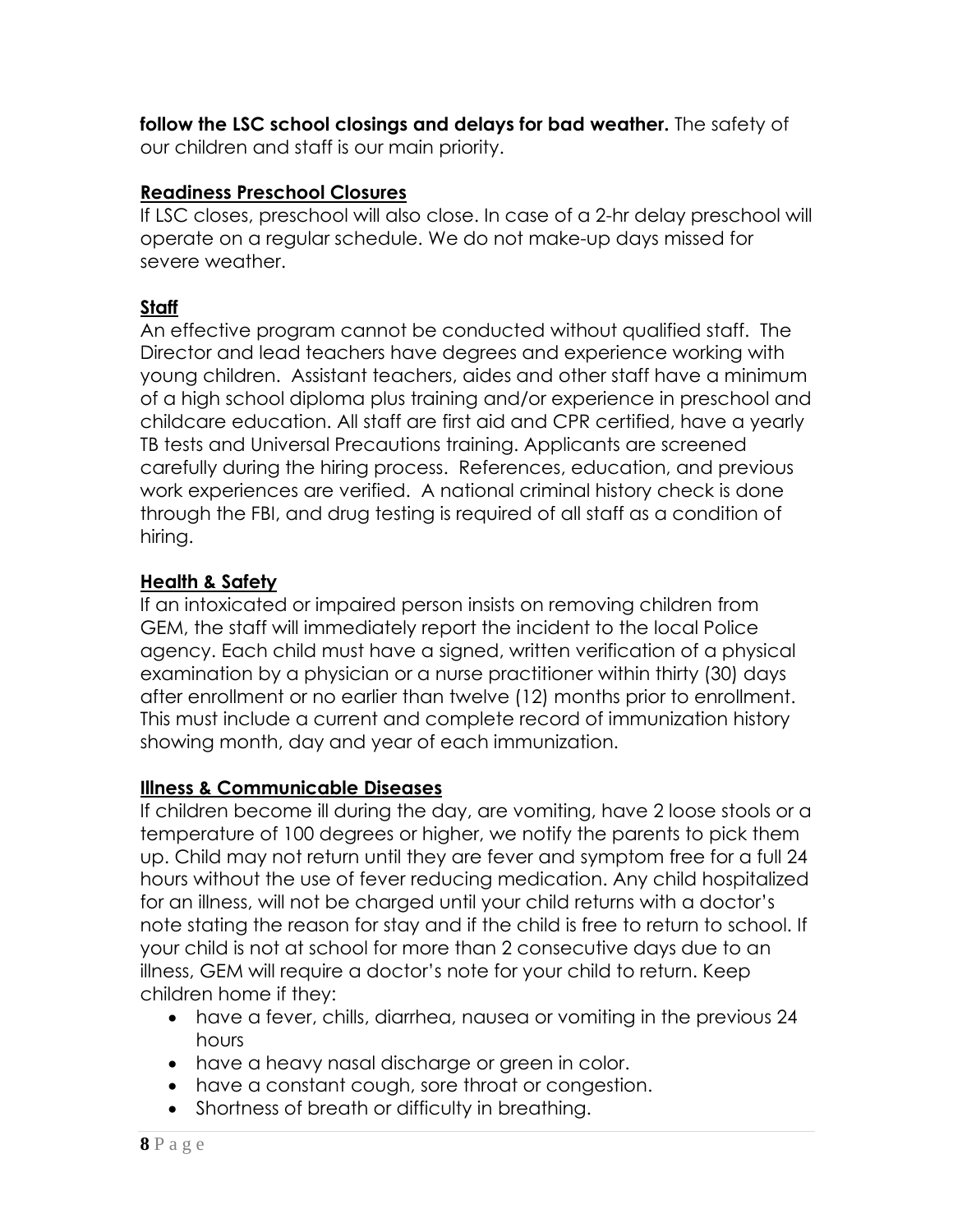- seem fatigued, overtired, fussy, cranky, not their usual selves
- have symptoms of a possible communicable disease, such as sniffles, reddened eyes, sore throat, headache, or muscle or body aches, especially if accompanied by fever and/or spots

Please notify GEM if children have a communicable disease. Likewise, we will keep you informed of exposure to communicable diseases.

#### **Illness Outbreak Protocol**

In the event of a serious illness outbreak (ex: H1N1 flu or COVID-19), GEM will make every effort to remain open. We encourage frequent handwashing and sanitizing, as well as coughing and sneezing into elbows. Children and adults must be fever free for 24 hours without the use of medication before returning to school. If we cannot maintain safe child-teacher ratios, GEM will close for a temporary time or alter operation hours to 7:30-4:30. We notify families, State Licensing Agency, and County Health Department if we close. We will follow guidelines and recommendations from Licensing and Tippecanoe County Health Department for reopening. If a positive case of COVID 19 is found in any staff member, child or family of GEM or GUMC, all families will be informed and should monitor for symptoms. All positive cases will be handled case by case following the most current guidelines from Licensing and County health. All tuition policies will remain as normal even in the event of a closure or illness related absences.

• All children and adults aged 3 and older masks will be optional and encouraged during cold/flu season.

• A carline drop off will be at door #6 from 6:30-9:30 for Day Care and 8:45-9:30 for Readiness.

• Parents will be permitted to enter the building at door 5 for afternoon pickup from 2:30-5:00. If you pick up after 5:00 p.m. you will be required to use the carline at Door #6 so we can clean and close the building. All fobs will allow access into the building from 2:30-5:00 ONLY. Readiness Preschool will continue with the afternoon carline at Door 6 from 11:30- 11:45.

• If you need to pick up earlier, please call the center at 765-447-2204 to let us know you have arrived, and we will meet you at Door 6.

• All families will be required to clock in/out on the tablets provided or use the curbside check in/out.

• All families that have CCDF vouchers are required to swipe CCDF cards DAILY. The CCDF machine will be available in the office and will not be available for the 5:00-5:30 p.m. carline.

• All tuition payments are to be made via www.myprocare.com unless you are enrolled in the automatic tuition withdrawal tuition express.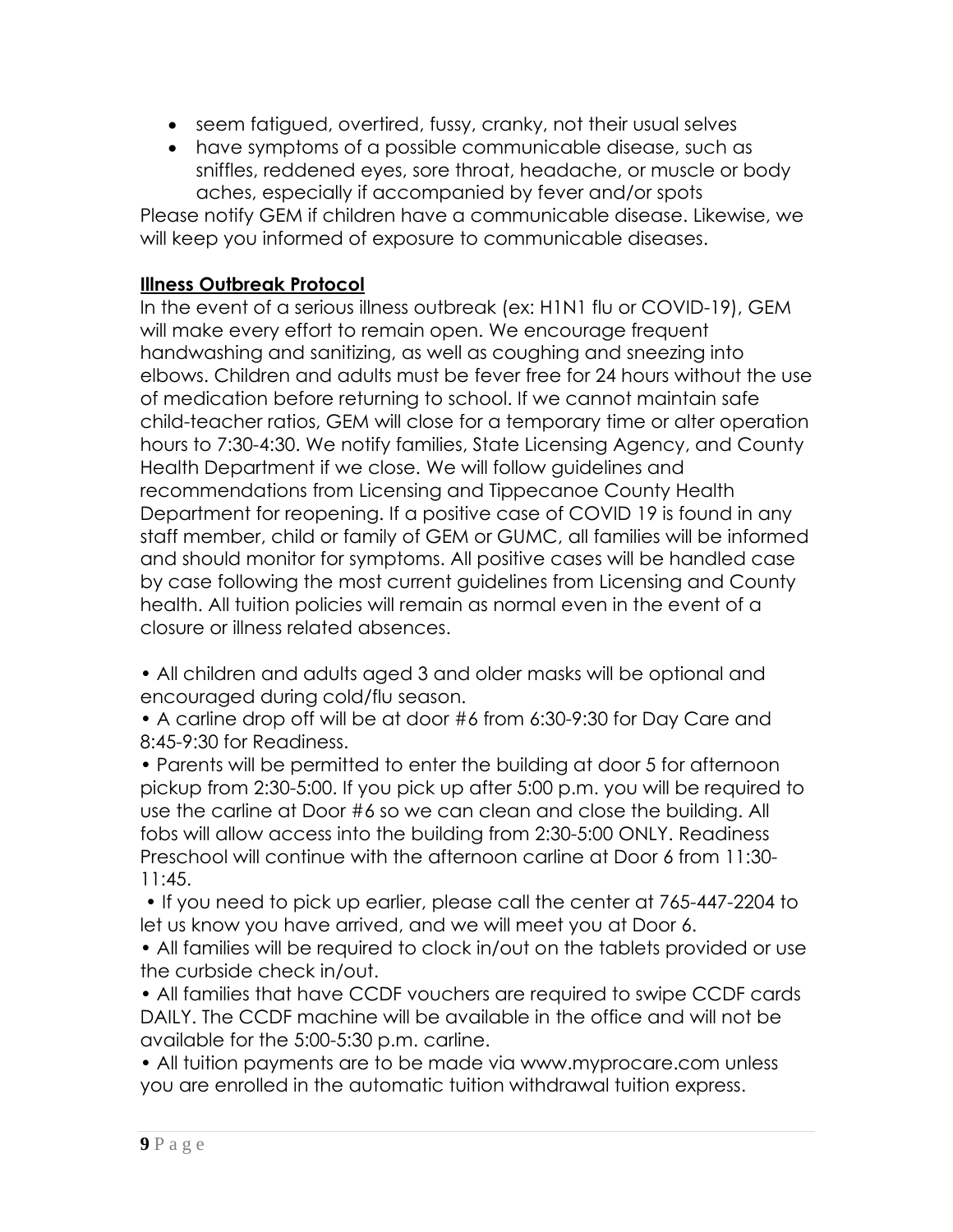• Carline Instructions: Enter the GEM property from the East (Elizabeth Street) and exit from the West (22nd St). Pull under the carport at door #6. Take your child out of your car and meet a GEM staff member at the walkway for intake.

• All children and staff are required to wash hands upon entry of the building.

• All Day Care children need the following items in a sealed plastic bag. Ex., diapers, wipes, bottles, 2 sets of extra clothes.

• No stuffed animals, pillows, toys, backpacks or other extra items will be permitted.

### **Prescription Medications**

We can administer prescription medication only. If the medicine does not contain a pharmacy label, a written authorization must be presented by the child's physician, or it will not be administered. Creams, ointments, and other topical products are applied on children if authorized by parent and/or physician.

### **First Aid**

In case of minor injury, the staff will administer appropriate first aid. Parents will be contacted immediately if an injury is more serious. If necessary, we will also call an ambulance or paramedics. Until a parent, physician, or paramedic arrives, the Director or a lead teacher will be in charge and make all decisions about care of the child. It is to your child's benefit to keep us updated with all current emergency contacts, phone numbers, and medical information.

# **Abuse & Neglect Reporting Policy**

Suspected child abuse or neglect will be reported to the proper authority whether the suspected abuse took place while a child was in the care of the childcare, or whether the suspected abuse took place elsewhere. Confidentiality of all information will be maintained. The staff is trained yearly in recognizing and reporting child abuse and neglect.

# **Emergency Evacuation Drills**

GEM conducts monthly fire, tornado and earthquake drills. The staff will follow instructions from the Lafayette Police Department in the case of a lockdown. If you see our Red Octagon Symbol in the window, please know that your key fob will not work, and no one will be admitted or dismissed until we get an all clear from the Lafayette Police Department.

### **Rest Time**

All children are expected to take part in a daily rest time. GEM supplies each child with a blanket that is washed onsite each week. The cots are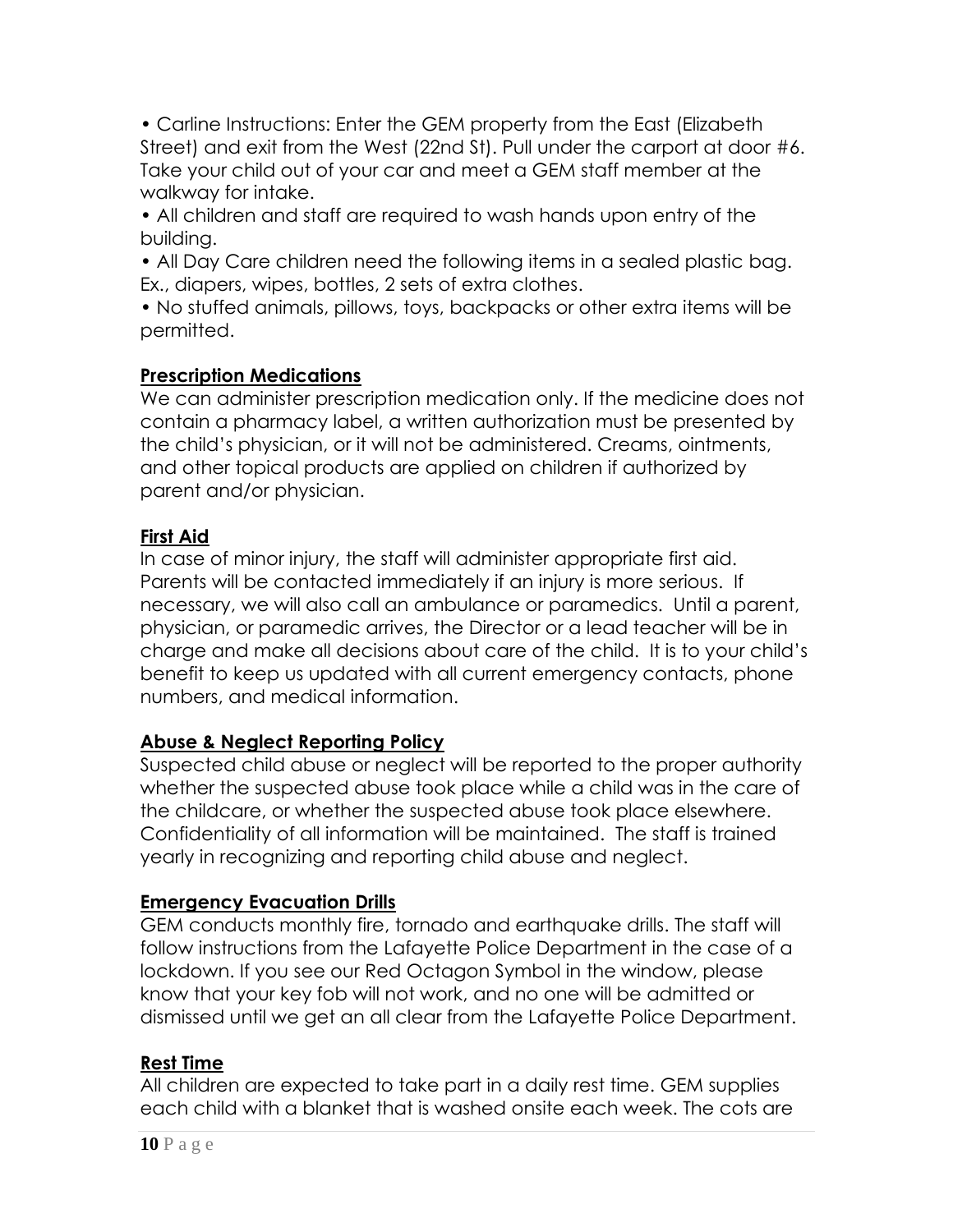labelled with each child's name and disinfected weekly or as needed. Soft, calming music is played while, children are encouraged to sleep, or at least rest quietly, but after the first hour they may be allowed to look at books or engage in a quiet activity if they do not fall asleep.

# **Toilet Training**

Parents are required to supply all wipes, diapers, ointments and extra clothes for all children. The teachers will let you know when your child needs supplies filled. We assist families with potty training to ensure all children have success. We ask that when your child shows an interest to please communicate your desire to begin potty training with your child's teacher. Indicator's that your child might be ready are:

- Your child can pull his or her pants on and off with little or no assistance.
- Your child tells you when he or she is wet or has had a bowel movement.
- Your child can sit without support for five to ten minutes.
- Your child can follow simple directions. This may include "Sit on the potty."

Remember that learning to use the toilet is a process that requires many skills and can take time and patience. If you are struggling with potty training challenges and would like free help to call The Child Care Resource Network to speak with an Infant Toddler Specialist 765-742-7105 Readiness Preschool students should be fully toilet trained prior to enrollment.

# **Change of Classroom Transitions**

Typically, we graduate children to the next classroom in January and June. Although, we do move children based on development and need throughout the year. Please note when your child moves to a new class to verify classroom protocol with your child's new teacher. Each teacher has set up an environment that is best suited for the age and development they teach. Feel free to communicate any needs or concerns prior to the class change. We work hard to be a team with our families.

# **Breast Feeding**

We support and encourage parents to come to GEM and breast feed when able. We offer infant parents the comfort of the infant room rockers or our lounge for breast-feeding.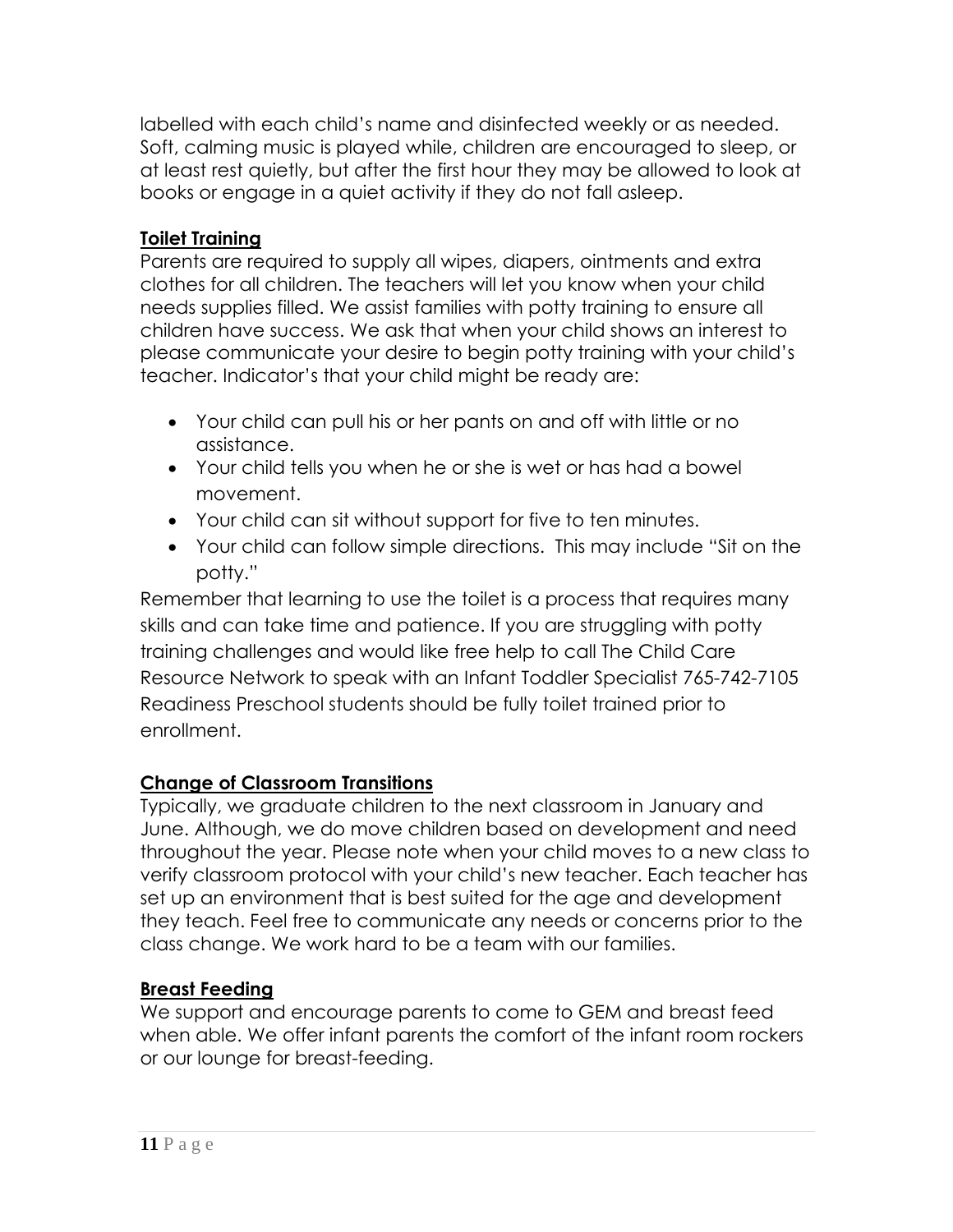#### **Food Program**

Our food program is a kid- friendly, well-balanced meal that is prepared at GEM by an experienced cook. A breakfast, lunch and afternoon snack are served daily. Menus are posted on our ProCare app, the parent bulletin board and on each classroom's hallway board. According to State licensing we may not serve any food items not prepared in our kitchen (this excludes infant meals). We serve breakfast as our morning snack at 8:30. Polite table manners and good eating habits are encouraged. Children are expected to try a bite of each food and beverage served. Seconds of foods and milk are available. All infants are required to have an individualized feeding plan signed by the physician. It may be updated by the parent as the child grows and is introduced to new foods. We will only feed your child per their feeding plan. Parents are required to supply all foods for infants until they are old enough to eat the GEM menu.

#### **Readiness Preschool Snacks**

We will send home a snack lists each month for parents to provide a snack for the class. Water is provided. We do our best to assign snack days close to the children's birthday. Take home birthday treats are also acceptable. Please note all snacks need to be store bought and in the original container. If you chose to send in cupcakes, please send in mini cupcakes as they are easier for the children to manipulate and less messy than the large ones.

#### **Readiness Preschool Drop off/Pick up**

Children will be dropped off and picked up at the northwest door #6 under the portico. Carline drop-off is from 8:45-9:30. Pick-up is from 11:30- 11:45. Cars are to form a single carline. Two cars can pull under the portico at once if the first car pulls completely up. The children are not permitted to walk to you or their car without holding a teacher's hand. Please remain in your car, as this keeps the flow. As you drive through our parking lots, please obey all traffic signs and go slow.

#### **Birthdays**

If children wish to bring treats for birthdays, please let us know in advance. Nutritious treats are encouraged. All treats need to be store bought and in the original sealed container. Homemade foods are not permitted due to Licensing regulations. Non-edible treats such as stickers, pencils, etc. are an alternative to bringing food.

#### **Halloween**

Our annual Halloween party is typically scheduled the last Friday before Halloween. Children may come to school dressed in costume on this day.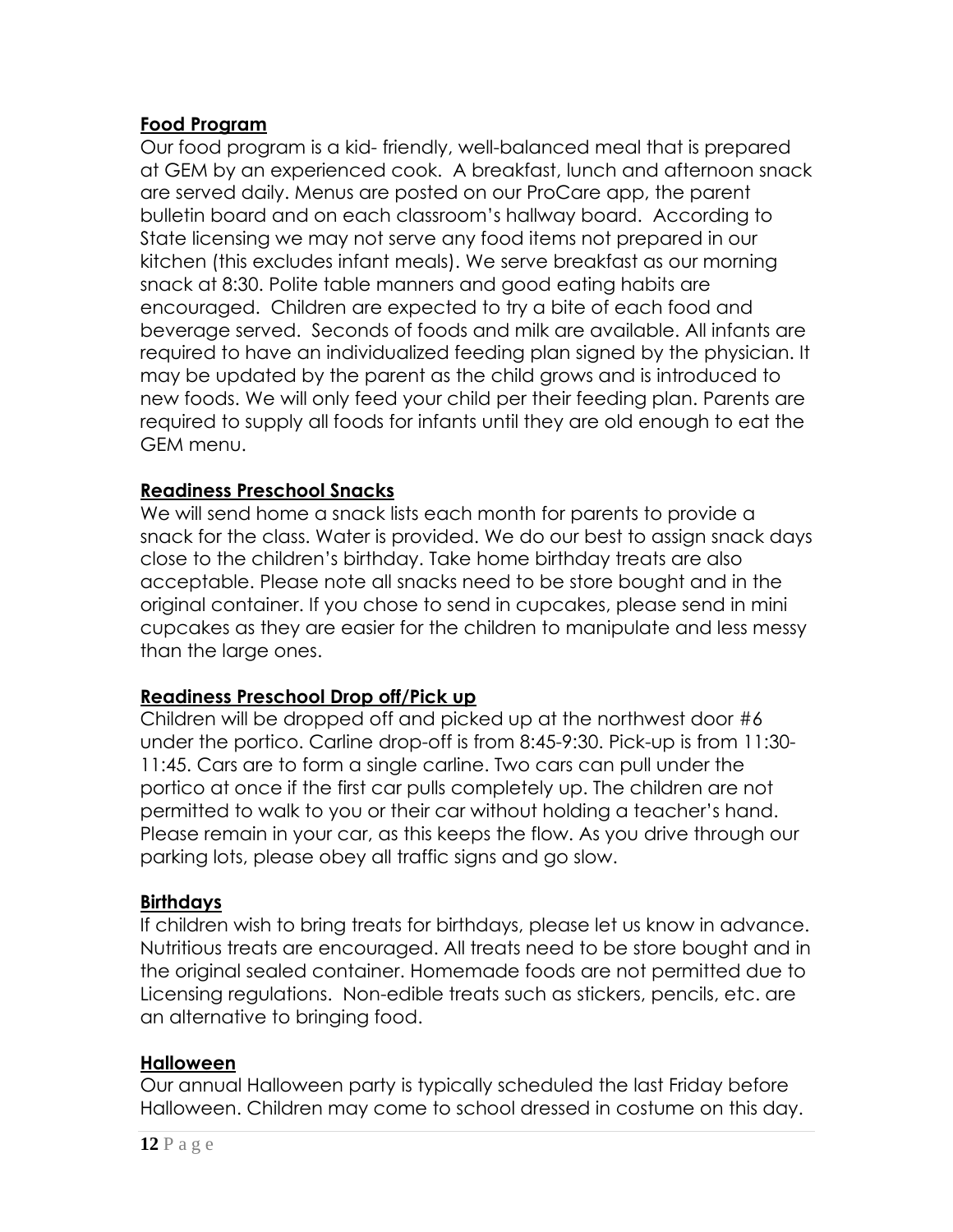We prefer the costume over his/her clothes as it makes changing more convenient. Please refrain from scary or age-inappropriate costumes. No masks, weapons or accessories are permitted. Please label all parts as many times we have more than one of a specific character. Readiness Preschool children are to create a homemade mask in lieu of costumes for their party day.

### **Readiness Preschool Thanksgiving Program**

The Monday before Thanksgiving, the Monday, Wednesday, Friday classes present a short program during the last 45 minutes of class time. Children will sing several Thanksgiving songs, recite a poem and tell their version of the First Thanksgiving. Children come to class at the regular time. Family and friends are invited to join us in the Sanctuary at 10:45 in the morning class and 2 :15 in the afternoon class. Each child is to bring 1 piece of fruit to class that day. The fruits are combined into a large fruit salad. Following the program, children and families join in a "feast" of fruit salad, corn bread and apple juice in the snack room.

### **Christmas**

Parents are asked to purchase a gift between \$8.00-\$10.00 for our party day. Children enrolled in both programs will need a gift for each class. Please see the list below regarding gifts for parties as each class does something different.

Infants & Toddlers: Parents bring a wrapped book for their own child. Hurricanes & Sunshine Kids: Parents bring a wrapped gift for their own child.

Raindrops & Thunderbolts: Parents bring a wrapped gift for each child to exchange with a friend. Boys bring a boy gift/Girls bring a girl gift. Readiness Preschool: Parents bring a wrapped gift for each child to exchange with a friend. Boys bring a boy gift/Girls bring a girl gift.

### **Valentine's Day**

We do not do a Valentine card exchange as we celebrate with activities and special snacks. Readiness Preschool children can bring valentines for their classmates. Cards should not be addressed with names but should be signed by your child. They are also required to bring a homemade mailbox for the party day.

### **Week of the Young Child**

We celebrate the week of the young child annually. You will be informed when the week is scheduled. Classrooms will incorporate the NAEYC themes into lesson plans and may request specific items for that week. For example, Tasty Tuesday: Bring a piece of fruit to share.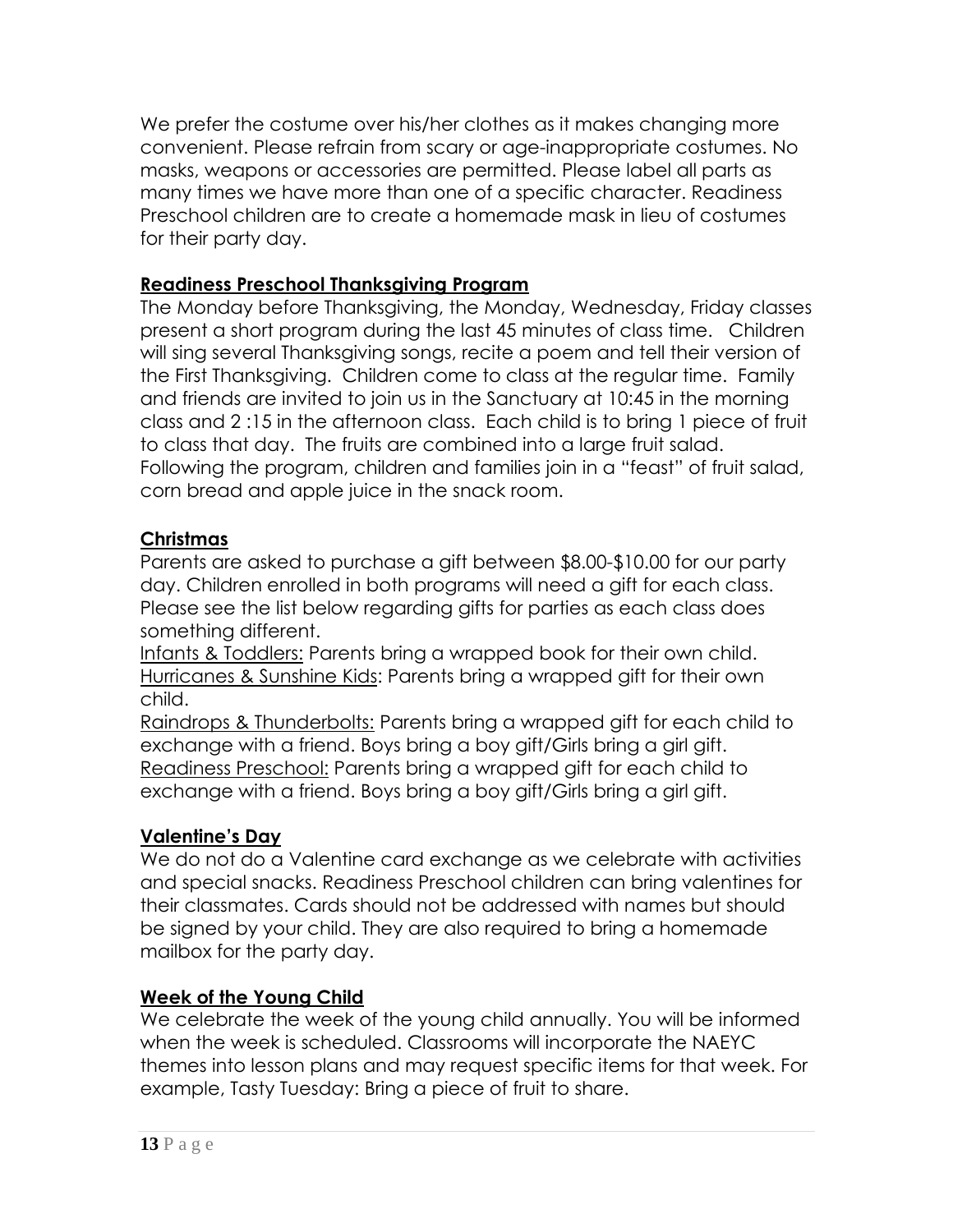#### **Readiness Preschool Graduation**

Monday, Wednesday, Friday students present a Graduation program on Tuesday evening before the last day of school. This event is held at 7 pm in the church sanctuary. Children are to arrive in the Readiness classroom by 6:45, where they will line up. They perform several songs and diplomas are presented. Many crafts and work items are on display in the classroom. A cookies and punch reception are held following the ceremony, in Fellowship Hall. Family and friends are invited to attend.

#### **Classroom Donations**

We gladly accept donations. If you have something specific to donate, please see the director to arrange it. If a classroom is doing a special project, they will send a note or message via the ProCare app. Donation suggestions: tissues, disinfectant wipes, glue sticks, magazines, old cellphones, dress up clothes, purses, jewelry, etc. We also collect box tops and soda can pull tabs.

#### **Guest Speakers**

Parents are urged to share knowledge and talents with the children. Parents whose occupations coincide with aspects of community service that the children can relate to or add enrichment to the current lessons are particularly valuable. For example, artists, dentists, doctors, firefighters, musician, police officers, veterinarians, bakers, chefs, florists, nurses, mail carriers, engineers, etc. Please let us know if you would like to share your work or skill with the children. We would be happy to schedule a visit anytime. For special events, we could schedule special visitors such as Santa.

#### **Preschool Show & Tell**

Show & tell is the 1<sup>st</sup> Thursday & Friday of each month, except for May. The date will be posted in the newsletter and on the TV announcements at carline. This is the only time when children should bring an item from home to school.

#### **Lockers & Extra Clothes**

Lockers are provided in the hallways/classrooms for coats and personal belongings. Your child needs to bring the following items to school:

- A full set of extra clothes appropriate to the current season clearly **labelled with your child's name.**
- A family photo for the classroom wall.

We recommend that you send children to school in clothing which is comfortable and appropriate for play. Your child will spend time playing, learning and will get dirty. We use non-toxic paint, markers. In warmer weather, please do not send children in flip-flops or slip-on sandals **without**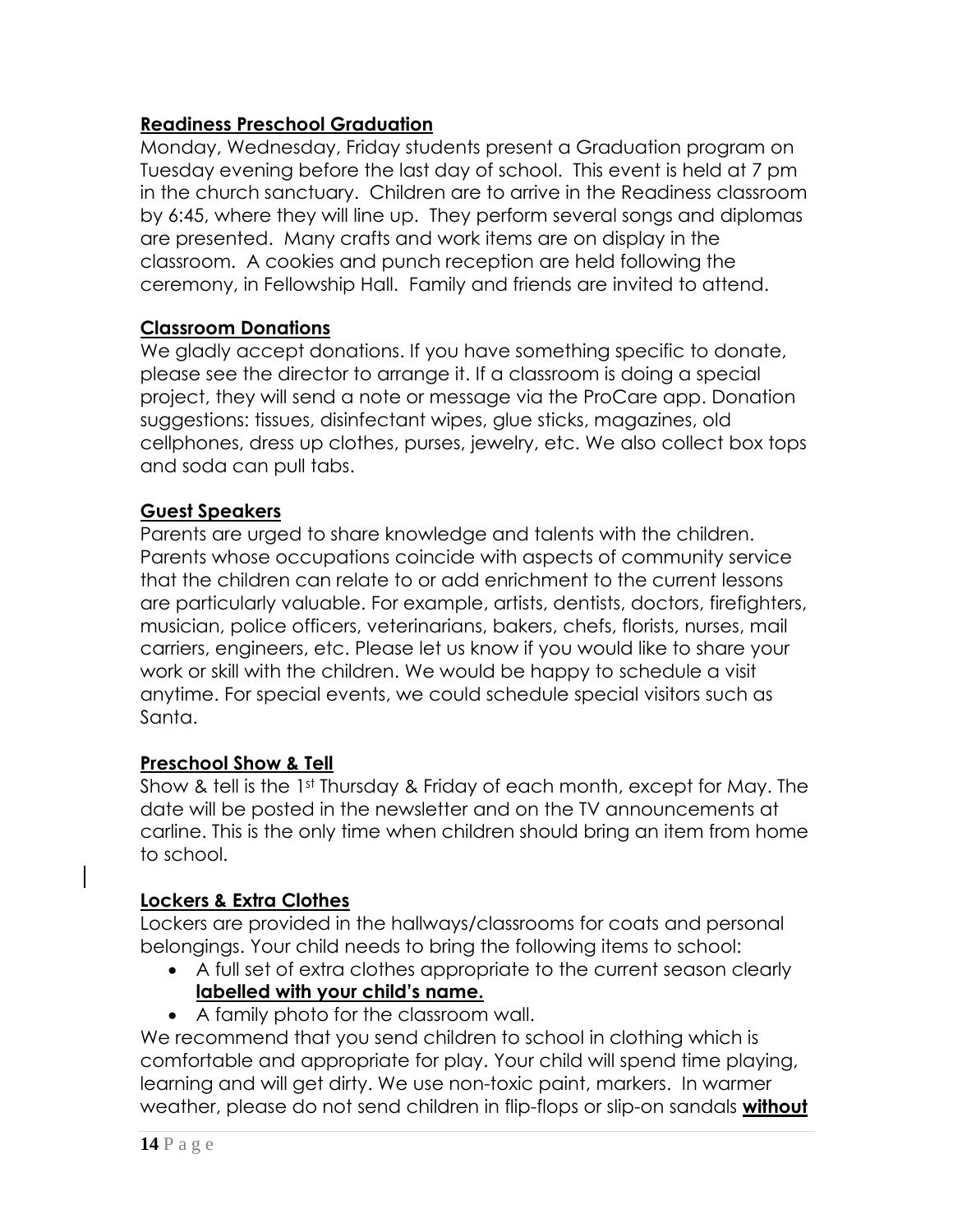**an ankle strap**. Children need sturdy shoes for negotiating stairs, running and climbing on the playground. **Please check** your child's locker daily for items to go home. Readiness Preschool children need to keep a set of extra clothes in your child's backpack.

# **Outdoor Play**

Children love our large, park-like outdoor play area. This fenced, shady playground has play centers with slides, swings, climbers, and sandboxes. We are required by State licensing regulations to go outside each day, if weather is above 25 degrees and not excessively cold/hot or windy. In the winter and during bad weather, the children play in our indoor romper room.

# **Confidentiality**

It is our policy to keep all family and children information and records confidential. We will not share information with anyone. Any information we attain is solely used for educating and caring for you and your child.

### **Guidance & Discipline**

Discipline is handled by emphasizing and praising positive behavior and by using positive statements. It is not our policy to use corporal punishment. Instead, we talk things out, give reminders, sometimes verbal reprimands, and redirect children to more appropriate behavior. Our goal is to help children to use their own words and solutions to solve interpersonal conflicts and assist them to make good choices. If those methods are not effective, we may remove a child from the situation for a few minutes. Usually this gives children a chance to calm down and regain control. Our children may lose a privilege, not be allowed to participate for a short time, or be separated from another child. In cases of consistent or more severe misbehavior, parents will be contacted so that we may work things out together. We work with First Steps, developmental therapists and pedestrians that assist with implementation and support for children who might need more assistance beyond the teachers means. We will not permit children to interfere with the learning process or safety of our staff or other children. If the misbehavior continues, and things cannot be worked out, the Director will contact the family to create an action plan for the child.

# **Student Evaluations**

The teachers keep an observation log. This log is a quick reference for behaviors, goals and achievements they wish to note about a specific child. These small group observations assist the staff when getting to know a new student and how to best prepare lessons to engage and help the child grow emotionally, socially and developmentally. We present the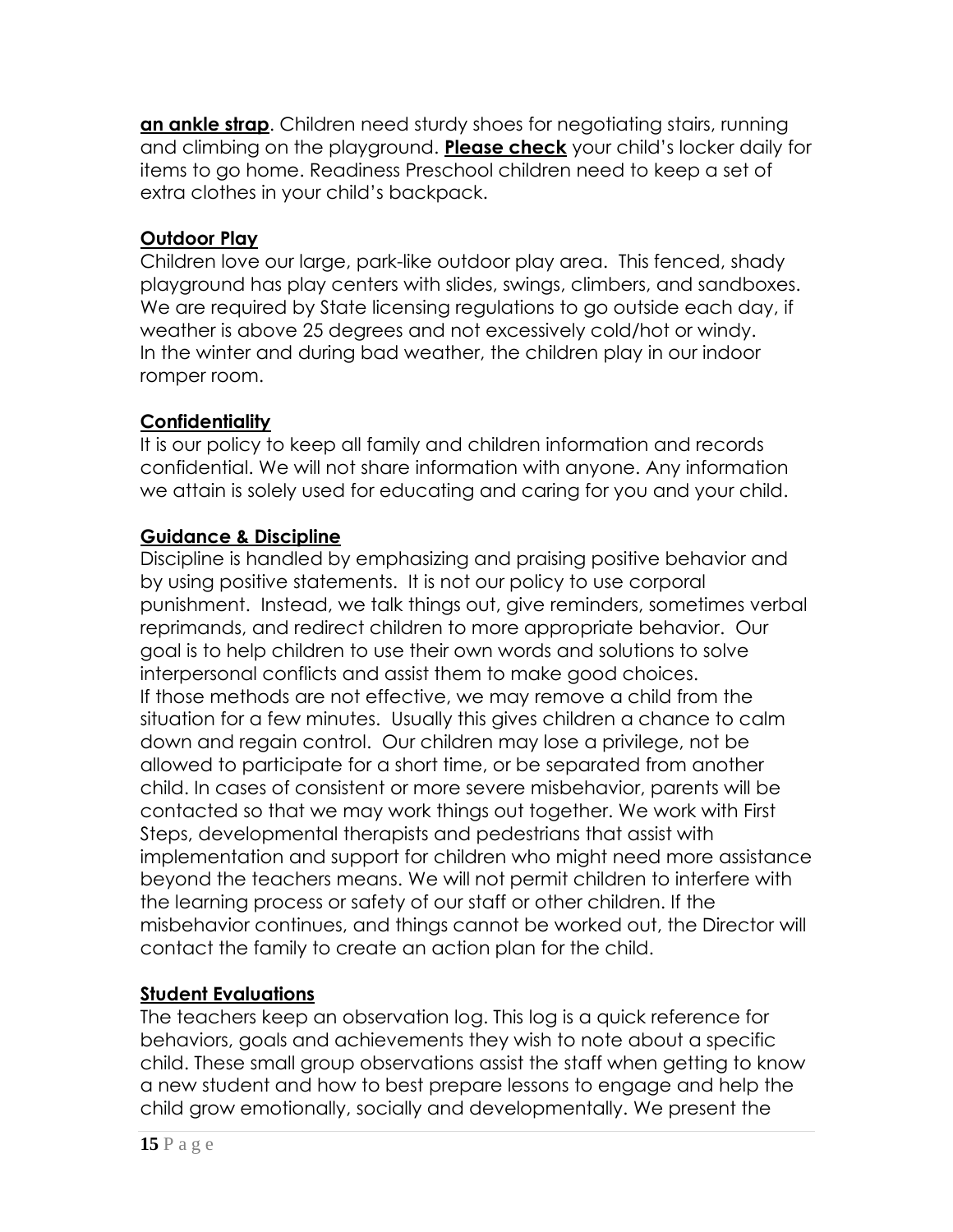families with a non-formal progress report in early fall and have a more detail evaluation completed 3 times a year. At the end of the final evaluation, parent/teacher conferences are held to discuss the child's growth academically. Parent conferences are scheduled in late April. Readiness Preschool evaluations are completed once a year and are sent home in the Spring prior to Kindergarten Round-Up.

### **Communication**

Daily communication with parents is important. This is usually done verbally and with occasional messages or notes. All children receive a daily report concerning his/her day via the ProCare app. All families will receive an email invitation to sign up for the Procare Connect App. A monthly newsletter is sent via the app the first of every month for families to stay informed of all our special dates and activities, we ask that you communicate to us any changes within home or family which may affect how children feel or act at school. If you have any questions, suggestions or concerns, please bring them to our attention as soon as possible. Please use the GEM phone number to reach us. However, if the line is busy, and there is an emergency, the Church number and email is below. You may also email the director at any time.

GEM: 765-447-2204 [gdc@lafgraceumc.org](mailto:gdc@lafgraceumc.org) Preschool: 765-447-2204 [hmwb26@aol.com](mailto:hmwb26@aol.com) Grace Church: 765-447-4152 [office@lafgraceumc.org](mailto:office@lafgraceumc.org)

# **Social Media**

GEM does not permit personal connections between parents and staff that currently enrolled on social media sites such as Facebook. That relationship is misinterpreted from professional to personal. Our policy is to treat all families and children in our care with respect and professionalism. If you wish to communicate with your child's teacher regarding the events in the classroom, please use the ProCare app which is monitored by the director. Parents are not to communicate with the staff regarding attendance, scheduling, classroom situations or other students via Facebook or text messages. This policy is for your personal protection and the protection of all employees.

# **Curriculum**

Our curriculum is theme based with the incorporation of zoo phonics, hands on learning which aligns with Indiana's Early Learning Foundations. Each class offers various activities that enrich the child's learning through large and small groups. They can explore individual learning styles through center activities such as math, science, art, dramatic play and sensory. The role of the teachers is to: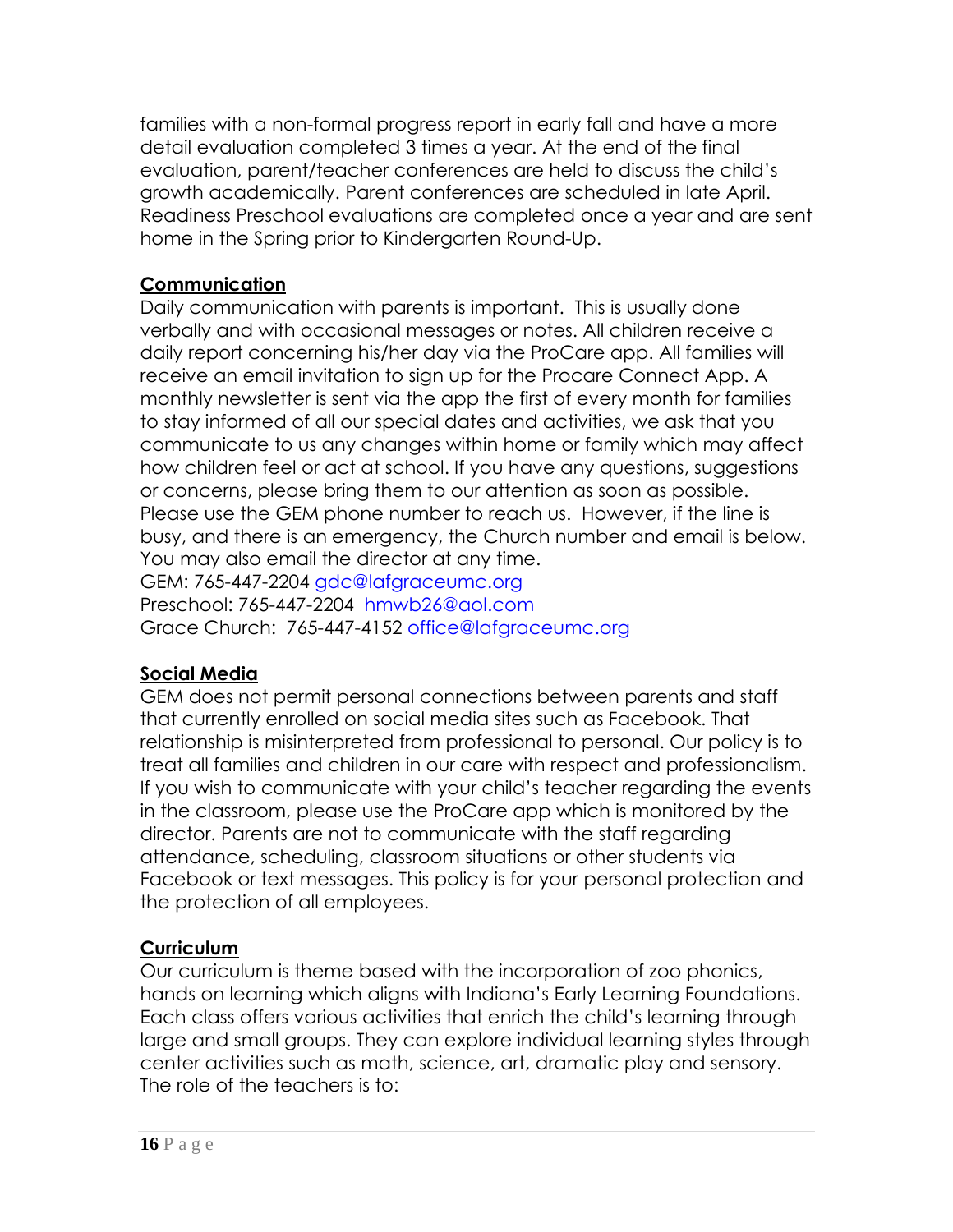- Provide an array of materials and activities from which a child can explore.
- Involve the children with planning, to assist them with choices and problem-solving skills.
- Ask questions and make suggestions for experiences that will stimulate a child's thinking.
- Offer a balance between adult initiation and child initiation.

### **Schedule**

Each class has an age-appropriate schedule based on the development and needs of the children. You will receive a welcome packet from your child's teacher which will include a daily schedule. The schedule below is an example of the daily activities the children experience.

# **Readiness Preschool Schedule**

| 9:00 AM/12:30 PM                   | Readiness Preschool arrival          |
|------------------------------------|--------------------------------------|
| 9:00-9:45/12:30-1:15               | Free play                            |
| $9:45-10:15/1:15-1:45$             | Circle time                          |
| 10:15-10:45/1:45-2:15   Class time |                                      |
| 10:45-11:00/2:15-2:30              | Story/music                          |
| 11:00-11:30/2:30-3:00              | Snack                                |
| 11:30/3:00                         | <b>Readiness Preschool Dismissal</b> |

# **Grouping**

Children at GEM are placed in groups per their ages and development. The following chart gives the names of the groups, ages, maximum number of children that can be in each group, and the minimum number of teachers with each class. This grouping is subject to change per need and enrollment. Please note we have a policy in place if a classroom becomes over ratio.

| Group               | <u>Age</u>                    | # Of Children | # Of Staff     |
|---------------------|-------------------------------|---------------|----------------|
|                     |                               |               |                |
| <b>Infants</b>      | 8 wks-1 $\frac{1}{2}$         | 8             | $\overline{2}$ |
| Tornadoes           | $1\frac{1}{2} - 2\frac{1}{2}$ | 10            | $\overline{2}$ |
| Hurricanes          | $2\frac{1}{2} - 3$            | 14            | $\overline{2}$ |
| Sunshine Kids       | $3 - 4$                       | 20            | $\overline{2}$ |
| Raindrops           | $4 - 5$                       | 12            |                |
| <b>Thunderbolts</b> | $4\frac{1}{2} - 5$            | 12            |                |
| <b>Readiness</b>    | $4 - 5$                       | 24            | $\overline{2}$ |
| Preschool MWF       |                               |               |                |
| <b>Readiness</b>    | $3 - 4$                       | 20            | $\overline{2}$ |
| Preschool T/TH      |                               |               |                |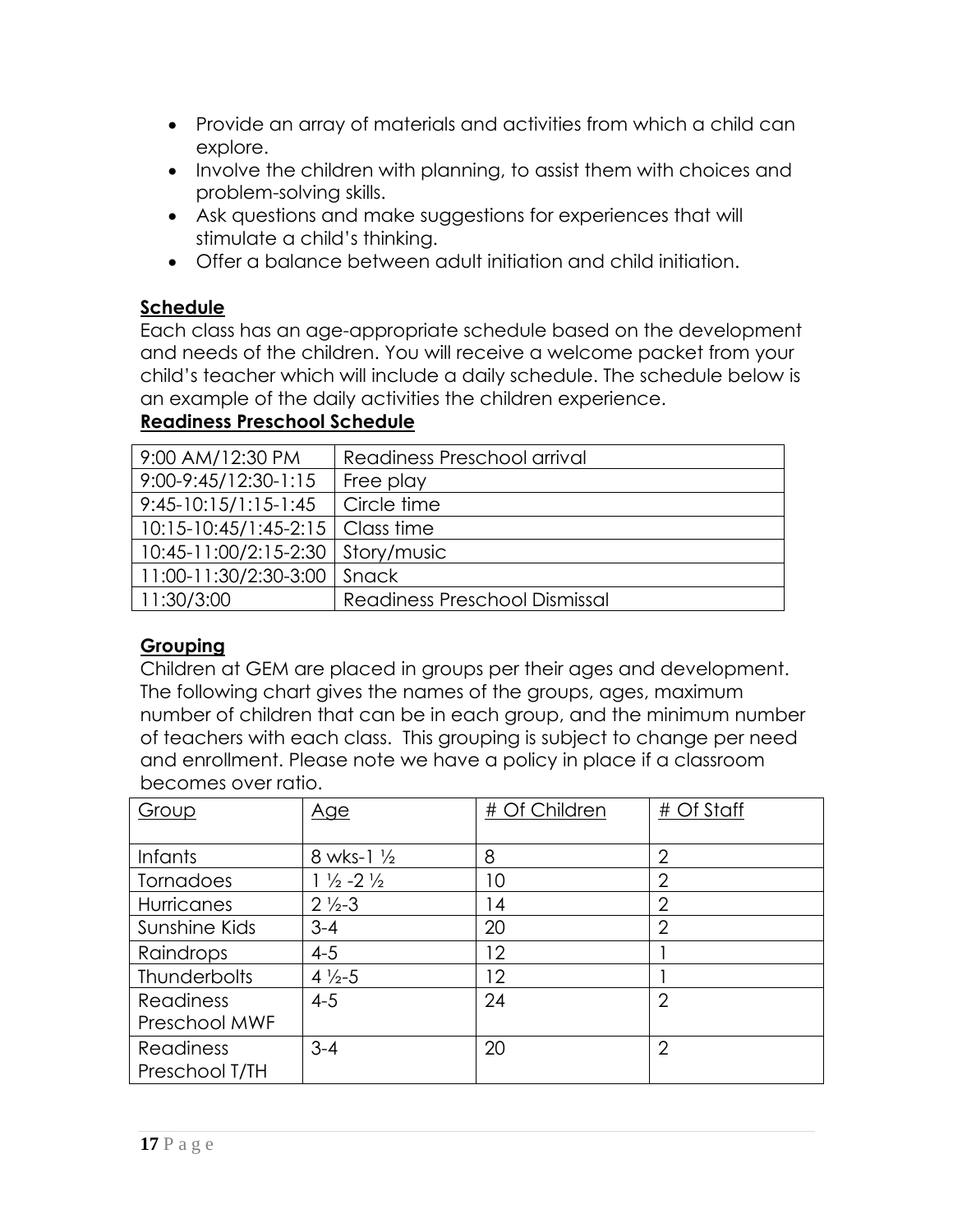#### **Suggestions & Criticisms**

Your suggestions and constructive criticism are most welcome at any time. We are not and probably never will be infallible, but we do care about our children and the education and care we provide them. You can help us by letting us know what you like and do not like as we are always striving to make our program better. We also ask that you complete a NAEYC evaluation annually.